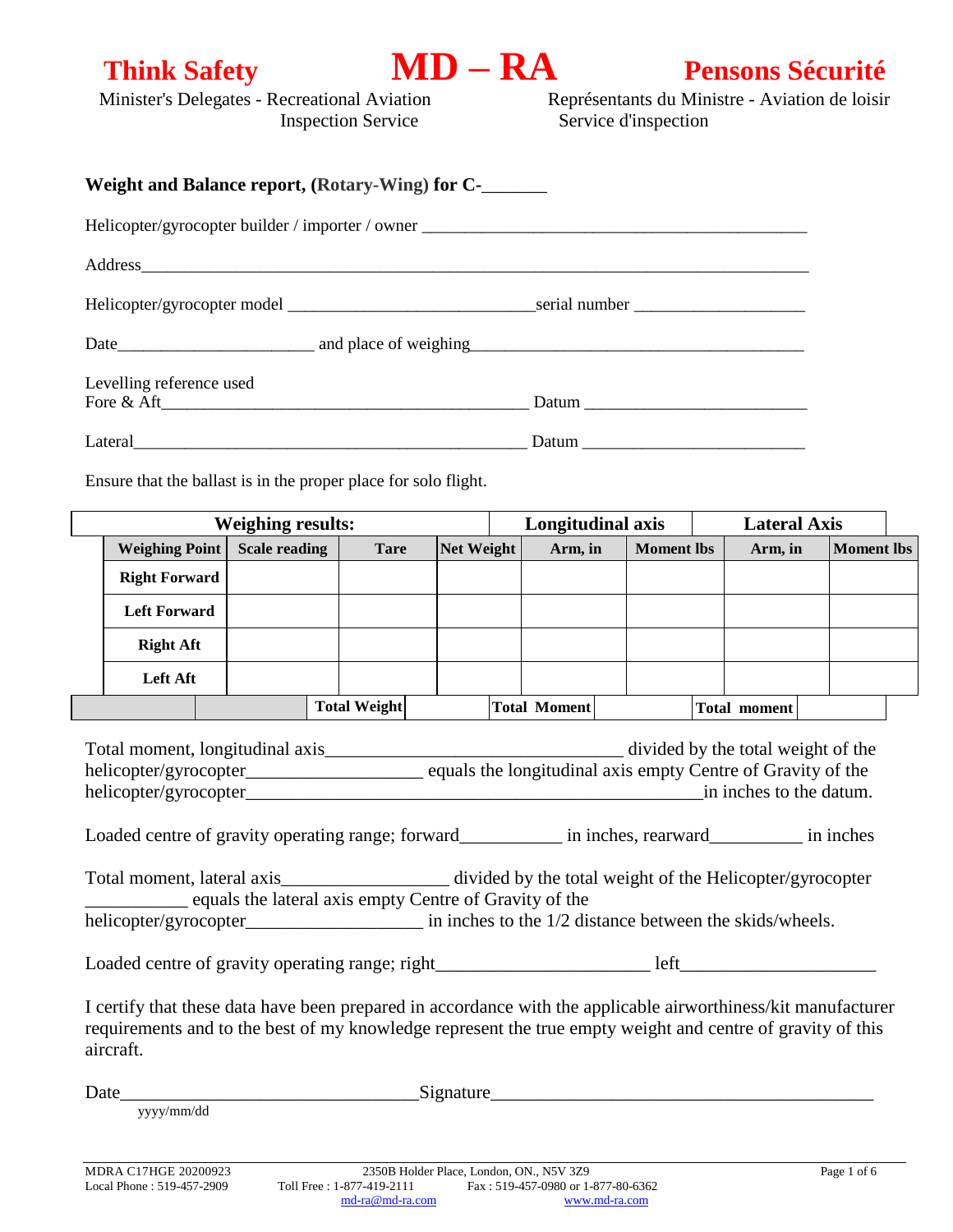# **Weight and Balance report for C-** \_\_\_\_\_\_\_

Ensure that the ballast is in the proper place for this loading condition

# **Longitudinal axis Lateral Axis Item Weight, pounds Arm, inches Moment lbs Arm, inches Moment lbs** Helicopter/gyrocopter Pilot Passenger, Fuel, location 1 Fuel, location 2 Baggage, location 1 Baggage, location 2 Cargo Hook  **Total weight Total moment Total moment**

# **1. Loading condition that results in most forward centre of gravity**

Total moment, longitudinal axis\_\_\_\_\_\_\_\_\_ divided by the total weight  $\frac{1}{\sqrt{1-\frac{1}{n}} = CG_1 + C}$ 

Total moment, lateral axis\_\_\_\_\_\_\_\_\_\_\_\_\_\_\_ divided by the total weight\_\_\_\_\_\_\_\_\_\_\_\_\_\_= Lat CG\_\_\_\_\_\_\_\_

Ensure that the ballast is in the proper place for this loading condition

# **2. Loading condition that results in most rearward centre of gravity**

|                                                                                   |                | Longitudinal axis   |                   | <b>Lateral Axis</b>                                                                                  |                   |  |
|-----------------------------------------------------------------------------------|----------------|---------------------|-------------------|------------------------------------------------------------------------------------------------------|-------------------|--|
| <b>Item</b>                                                                       | Weight, pounds | Arm, inches         | <b>Moment lbs</b> | Arm, inches                                                                                          | <b>Moment</b> lbs |  |
| Helicopter/gyrocopter                                                             |                |                     |                   |                                                                                                      |                   |  |
| Pilot                                                                             |                |                     |                   |                                                                                                      |                   |  |
| Passenger,                                                                        |                |                     |                   |                                                                                                      |                   |  |
| Fuel, location 1                                                                  |                |                     |                   |                                                                                                      |                   |  |
| Fuel, location 2                                                                  |                |                     |                   |                                                                                                      |                   |  |
| Baggage, location 1                                                               |                |                     |                   |                                                                                                      |                   |  |
| Baggage, location 2                                                               |                |                     |                   |                                                                                                      |                   |  |
| Cargo Hook                                                                        |                |                     |                   |                                                                                                      |                   |  |
| <b>Total weight</b>                                                               |                | <b>Total moment</b> |                   | Total moment                                                                                         |                   |  |
| Total moment, longitudinal axis__________ divided by the total weight ___________ |                |                     |                   | $= CG$                                                                                               |                   |  |
|                                                                                   |                |                     |                   | Total moment, lateral axis__________________ divided by the total weight______________= Lat CG______ |                   |  |
|                                                                                   |                |                     |                   |                                                                                                      |                   |  |
| $\sim$ $\sim$ $\sim$ $\sim$ $\sim$                                                |                | Signature           |                   |                                                                                                      |                   |  |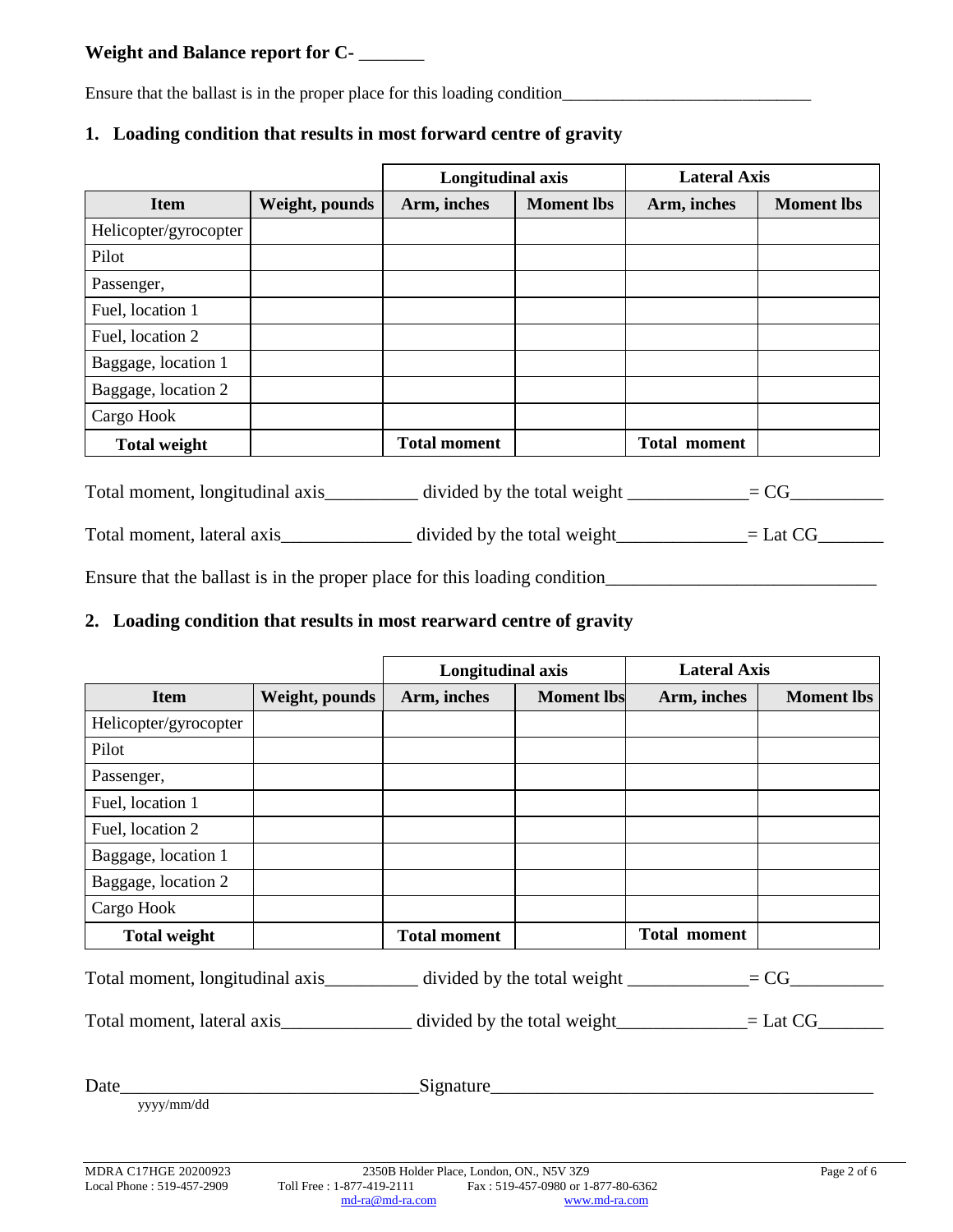**Weight and Balance report for C-** \_\_\_\_\_\_\_

Ensure that the ballast is in the proper place for this loading condition\_\_\_\_\_\_\_\_\_\_\_\_\_\_\_\_\_\_\_\_\_\_\_\_\_\_\_\_\_

# **3. Loading condition that results in the gross weight**

|                       |                | Longitudinal axis   |                   | <b>Lateral Axis</b> |                   |  |
|-----------------------|----------------|---------------------|-------------------|---------------------|-------------------|--|
| <b>Item</b>           | Weight, pounds | Arm, inches         | <b>Moment lbs</b> | Arm, inches         | <b>Moment lbs</b> |  |
| Helicopter/gyrocopter |                |                     |                   |                     |                   |  |
| Pilot                 |                |                     |                   |                     |                   |  |
| Passenger,            |                |                     |                   |                     |                   |  |
| Fuel, location 1      |                |                     |                   |                     |                   |  |
| Fuel, location 2      |                |                     |                   |                     |                   |  |
| Baggage, location 1   |                |                     |                   |                     |                   |  |
| Baggage, location 2   |                |                     |                   |                     |                   |  |
| Cargo Hook            |                |                     |                   |                     |                   |  |
| <b>Total weight</b>   |                | <b>Total moment</b> |                   | <b>Total Moment</b> |                   |  |

Total moment, longitudinal axis\_\_\_\_\_\_\_\_\_\_ divided by the total weight \_\_\_\_\_\_\_\_\_\_\_\_\_= CG\_\_\_\_\_\_\_\_\_\_

Total moment, lateral axis\_\_\_\_\_\_\_\_\_\_\_\_\_ divided by the total weight\_\_\_\_\_\_\_\_\_\_\_\_\_\_ = Lat CG\_\_\_\_\_\_\_\_\_

# **4. Hang Test Procedure**

This procedure is required by some helicopter and all gyrocopters. This procedure does not replace the above Weight & Balance procedure it complements it.

| <b>Test</b>           | Longitudinal<br>angular<br>displacement | <b>Maximum</b><br>permissible angular<br>displacement | Lateral angular<br>displacement | <b>Maximum</b><br>permissible angular<br>displacement |
|-----------------------|-----------------------------------------|-------------------------------------------------------|---------------------------------|-------------------------------------------------------|
| <b>Empty Aircraft</b> |                                         |                                                       |                                 |                                                       |
| Pilot only            |                                         |                                                       |                                 |                                                       |
| Pilot & Passenger     |                                         |                                                       |                                 |                                                       |

Date\_\_\_\_\_\_\_\_\_\_\_\_\_\_\_\_\_\_\_\_\_\_\_\_\_\_\_\_\_\_\_\_Signature\_\_\_\_\_\_\_\_\_\_\_\_\_\_\_\_\_\_\_\_\_\_\_\_\_\_\_\_\_\_\_\_\_\_\_\_\_\_\_\_\_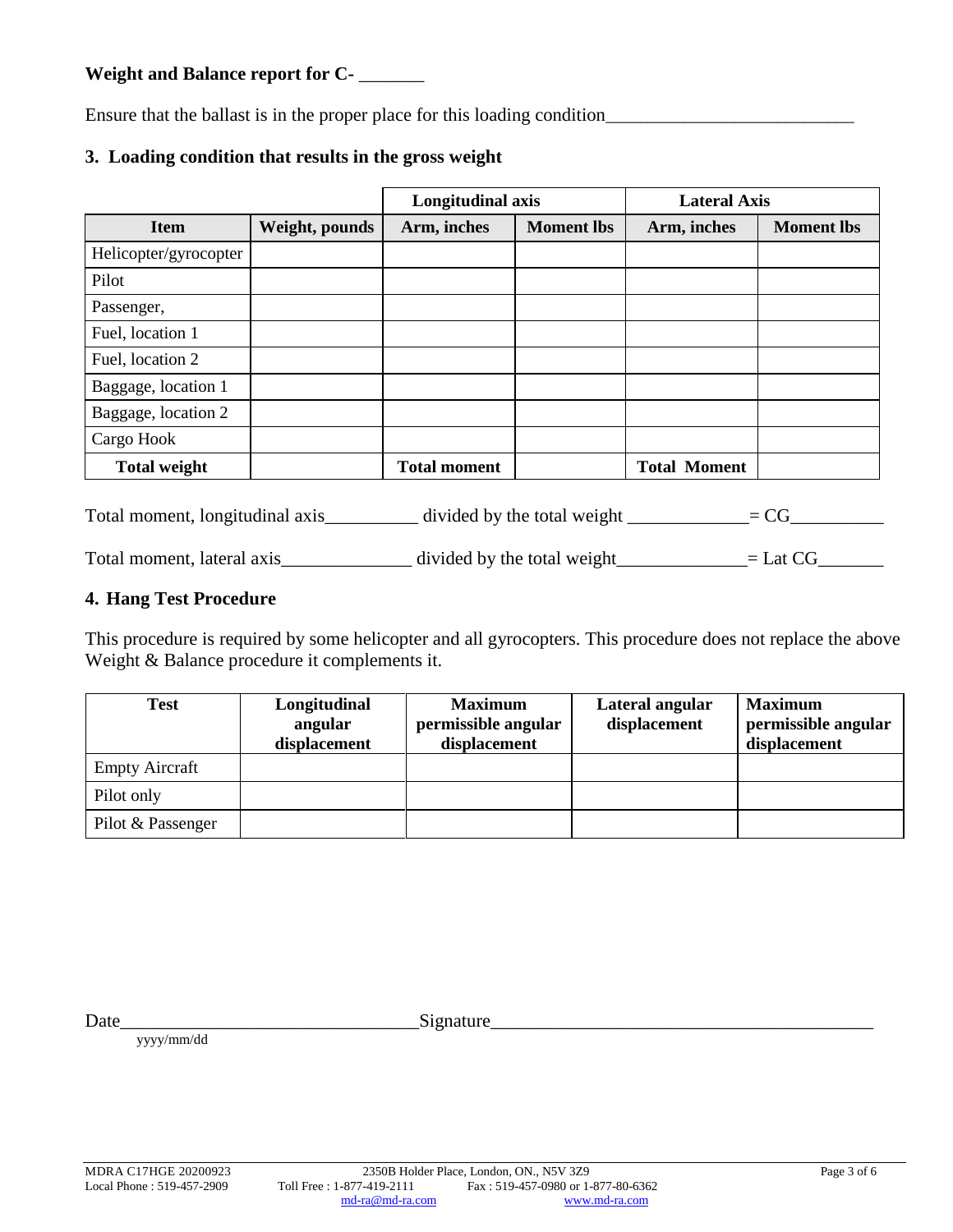**Weight and Balance report for C-** \_\_\_\_\_\_\_

# **Equipment List**

The empty weight of an aircraft stated in a weight and balance report includes all items forming part of the basic structure of the aircraft and all additional items of installed equipment. Any item not forming part of the basic structure must be entered in an equipment list with its associated weight, arm and moment.

|      |             | <b>Longitudinal axis</b><br>Arm, in   Moment lbs |  | <b>Lateral Axis</b> |                   |
|------|-------------|--------------------------------------------------|--|---------------------|-------------------|
| Item | Weight, lbs |                                                  |  | Arm, in             | <b>Moment lbs</b> |
|      |             |                                                  |  |                     |                   |
|      |             |                                                  |  |                     |                   |
|      |             |                                                  |  |                     |                   |
|      |             |                                                  |  |                     |                   |
|      |             |                                                  |  |                     |                   |
|      |             |                                                  |  |                     |                   |
|      |             |                                                  |  |                     |                   |
|      |             |                                                  |  |                     |                   |
|      |             |                                                  |  |                     |                   |
|      |             |                                                  |  |                     |                   |
|      |             |                                                  |  |                     |                   |
|      |             |                                                  |  |                     |                   |
|      |             |                                                  |  |                     |                   |
|      |             |                                                  |  |                     |                   |
|      |             |                                                  |  |                     |                   |
|      |             |                                                  |  |                     |                   |
|      |             |                                                  |  |                     |                   |
|      |             |                                                  |  |                     |                   |
|      |             |                                                  |  |                     |                   |
|      |             |                                                  |  |                     |                   |
|      |             |                                                  |  |                     |                   |
|      |             |                                                  |  |                     |                   |
|      |             |                                                  |  |                     |                   |
|      |             |                                                  |  |                     |                   |
|      |             |                                                  |  |                     |                   |
|      |             |                                                  |  |                     |                   |
|      |             |                                                  |  |                     |                   |
|      |             |                                                  |  |                     |                   |
|      |             |                                                  |  |                     |                   |
|      |             |                                                  |  |                     |                   |
|      |             |                                                  |  |                     |                   |
|      |             |                                                  |  |                     |                   |

Date\_\_\_\_\_\_\_\_\_\_\_\_\_\_\_\_\_\_\_\_\_\_\_\_\_\_\_\_\_\_\_\_Signature\_\_\_\_\_\_\_\_\_\_\_\_\_\_\_\_\_\_\_\_\_\_\_\_\_\_\_\_\_\_\_\_\_\_\_\_\_\_\_\_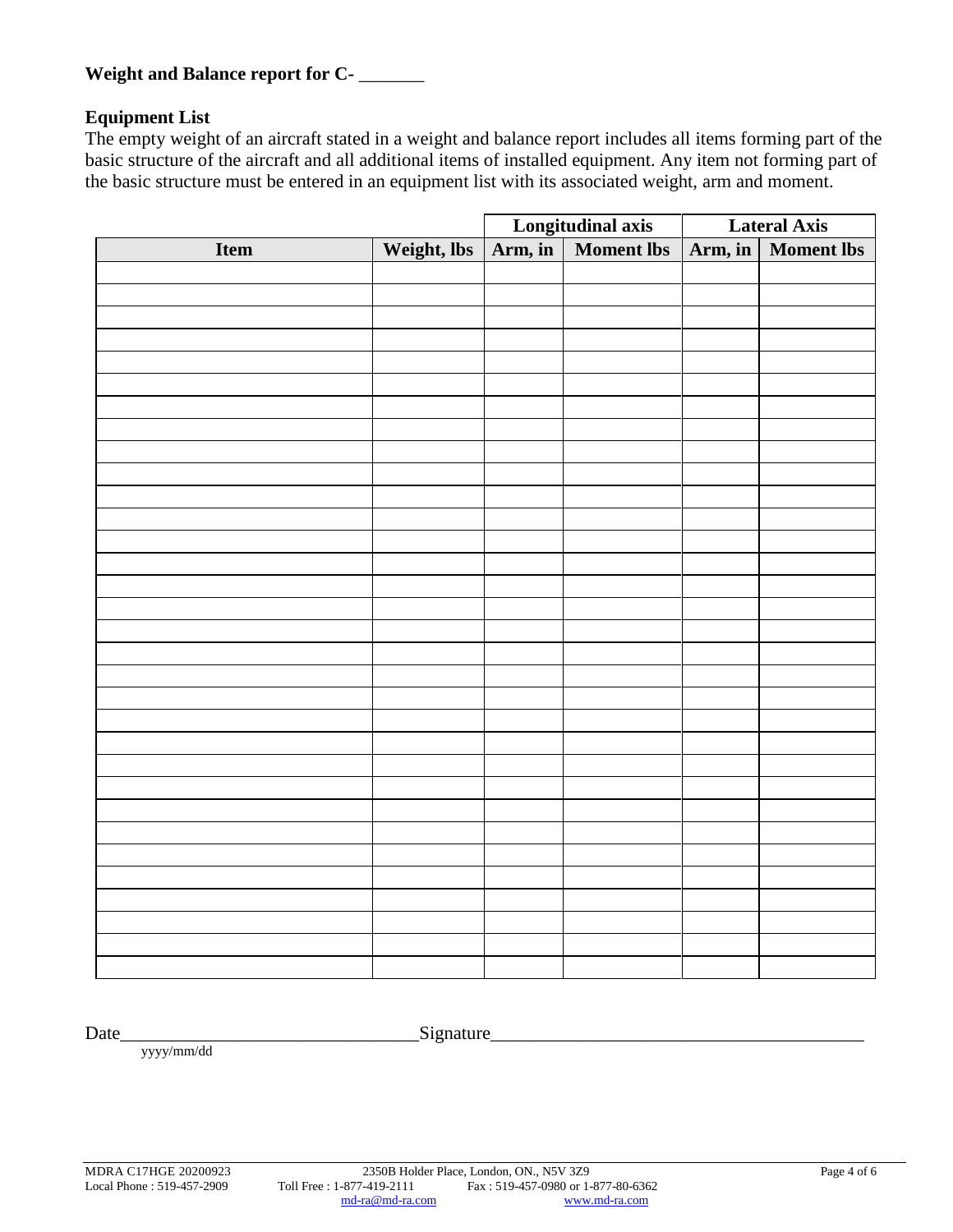# **Instructions to fill out the Weight and Balance form:**

# **Preparing the helicopter/gyrocopter;**

- *1.* Drain the fuel, (leave the residual fuel in), *Minimum fuel = 1/12\* (engine declared horsepower) / 2 = lbs Example: 1/12\*160hp/2 = 6.6lbs*
- 2. Fill the engine oil and gearboxes tanks.
- 3. Check that all required listed equipment are install in their correct location; ELT, first aid kit etc.
- 4. Remove any unnecessary articles, the helicopter/gyrocopter should be clean and dry.
- 5. Ensure that the ballast is in the proper place for solo flight.
- 6. Install and secure doors.
- 7. Align the main rotor along the longitudinal axis of the helicopter/gyrocopter.

### **Weighing the helicopter/gyrocopter;**

- 1. The helicopter/gyrocopter should be in a building, out of the wind.
- 2. Place the helicopter/gyrocopter on the scale; it should be leveled side to side and lengthwise using the designer's reference points. Record the scale readings.
- 3. Drop a plumb bob from the datum, mark the floor. Record the distance from the datum to the center of the scales.
- 4. Record the distance from the datum to; the engine oil tank, each seat, baggage area, fuel tanks and ballast location.
- 5. Measure the distance between the skids and calculate center between the skids.
- 6. Remove the helicopter/gyrocopter from the scales, weigh and record each tare.

# **Filling out the form: (Page 1)**

- 1. Leveling reference used, enter the longitudinal and lateral structural reference used.
- 2. Enter all the scale readings, enter and subtract the tare from each scale reading resulting in calculated net weights.
- 3. Enter the arms, both longitudinal and lateral (distance in inches from datum to scales). Multiply the net weight by the arm to calculate the moment, enter it on the form.
- 4. Add all the net weights to get the total weight, enter it on the form.
- 5. Add all the moments to get the total moment, enter it on the form.
- 6. The total moment divided by the total empty weight equals the empty center of gravity in inches from the datum, enter it on the form.

### **Examples of helicopter/gyrocopter loading, while keeping within the loading envelope. (Page 2 & 3)**

1. There are many different configurations of helicopter/gyrocopter, it may have the fuel, seats or baggage ahead or behind the center of gravity. Loading conditions 1 and 2 should be calculated keeping in mind the location of these variables so that the calculation results in the most forward (1) or the most rearward (2) while keeping within the loading envelope.

In forward example (1), the load is heavy ahead of CG, behind load is light. In rearward example (2), the load is light ahead of CG, behind load is heavy.

2. Loading condition 3 shows the helicopter/gyrocopter loaded to its gross weight. Be sure to use the same gross weight as on the Application for C of A, (block 19).

Verify that the center-of-gravity stays within limits when the fuel is removed, this is for information only.

Notes:

- 1. Check all the scales for accuracy before weighing.
- 2. Read and understand the Weight and Balance section of AC 43.13
- 3. Do not use a datum that could be changed later.
- 4. A copy of the Weight and Balance report must be kept in the Journey Log Book.